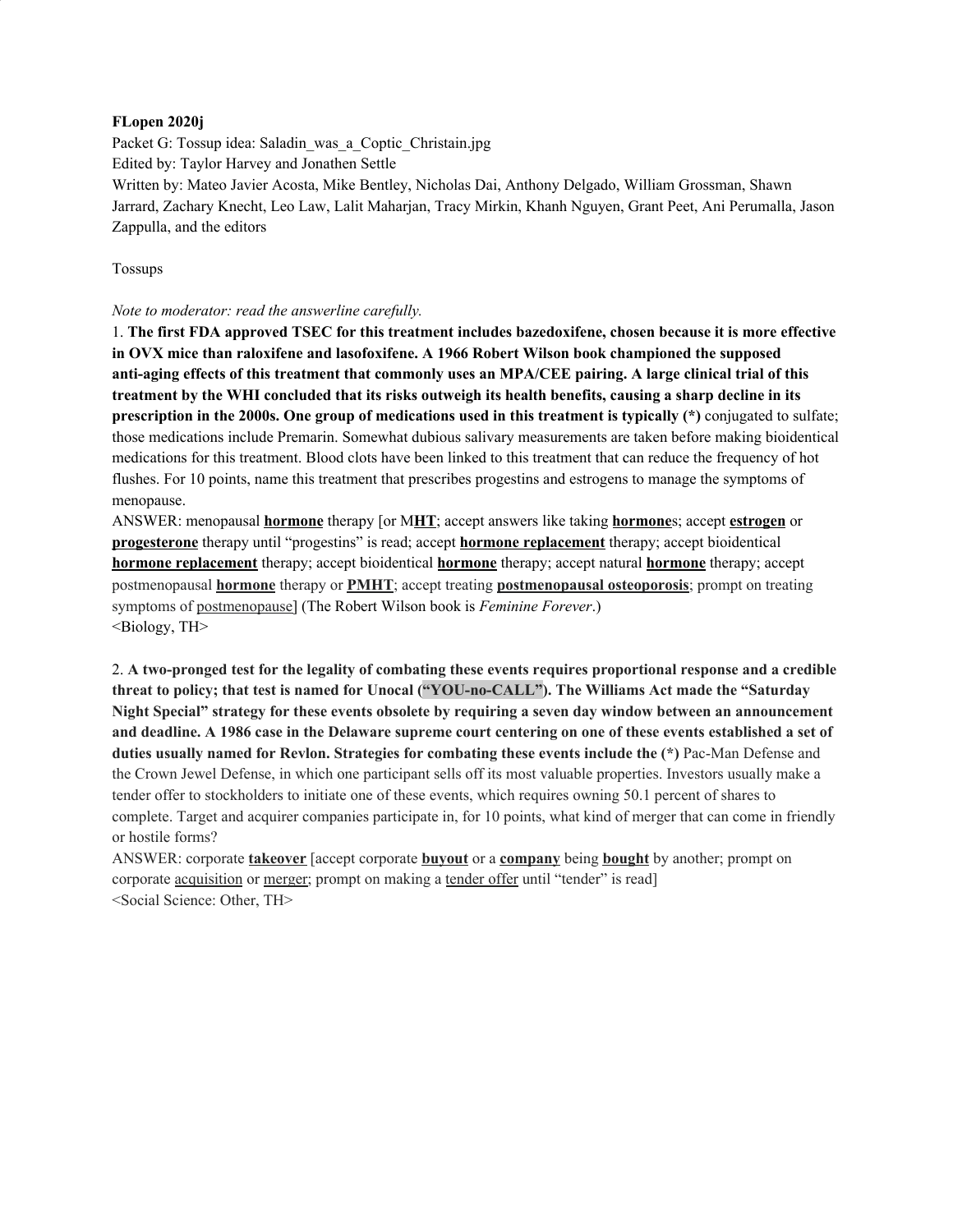3. A 2007 CGSIC conference in Fort Worth established a voting time table for the abolition of these events, ultimately to be decided by the ITU in 2012, but that decision was deferred until 2015 and then 2023. Amazon and Google servers used a "smearing" technique to deal with one of these events in 2016 that caused outages on Reddit and Gawker. Two of these events occurred in 1972, the first year they began to be implemented on **either June 30th or (\*)** December 31st. The GPS and TAI timescales are not affected by these events, which are added or subtracted to DUT, calculated by taking the difference between the UT1 and UTC. IERS makes these adjustments to account for the slowing of the Earth's rotation, causing a deviation from the time measured by atomic clocks. For 10 points, name these small adjustments made to Universal Standard Time.

ANSWER: **leap second**s [accept addition or subtraction of a **second** to **Coordinated Universal Time** or **UTC**; prompt on seconds]

<Other Academic, TH>

4. A character who lives in a shack outside this location eats only bread and foraged mushrooms and claims to have seen the Holy Spirit in the form of a goldfinch and a swallow. A man on a wooden portico in front of this location comforts a peasant woman who is grieving over the death of her three year old son Alexey. A man in this location thinks of the parable of the onion as he listens to the Biblical story of the Wedding at **Cana read aloud. An elderly character who lives in this location dies with his arms spread (\*)** wide open before his corpse unexpectedly starts to rot, to the delight of the "holy fool" Ferapont. In this location, Father Zossima kneels between Dmitri and his father Fyodor to end a fight. Alyosha Karamazov eventually leaves, for 10 points, what location where he was spending time as a novice monk?

ANSWER: the **monastery** from *The Brothers Karamazov* [prompt on the church or chapel from *The Brothers Karamazov*; anti prompt on Father **Zosima**'s cell or room by asking "that room appears in what building?"] <Long Fiction, TH>

5. Nicky, a character played by this man, jokes in front of his mother's grave while his friend tries to remember the Kaddish in a film directed by Elaine May. In a film by this director, Mr. Sophistication **performs a Paris-themed number alongside dancers in a nightclub owned by a character who commits the** title act as his target wades in a pool to pay a gambling debt. While waiting to pick up her children, a woman **in a film by this director blows a (\*)** raspberry and gestures with her thumb at two women who ignore her; that tick is imitated by the Young Woman as she discusses this director in the 2020 film *I'm Thinking of Ending Things*. In a film by this director, a character played by Gena Rowlands is institutionalized for her erratic behavior by her husband played by Peter Falk. For 10 points, what actor-director made the films *The Killing of a Chinese Bookie* and *A Woman Under the Influence*?

<Other Arts: Film, AD>

6. **Phase-transfer catalysts derived from** *Cinchona* **alkaloids are used in a reaction that forms these compounds from benzophenone ("ben-zoh-FEE-nohn") imines ("IH-meenz"), also called O'Donnell's Schiff** bases. An SN2 reaction between potassium phthalimide and a di-ethyl bromo-malonate is the first step in the **Gabriel malonic ester synthesis, which produces these compounds. Trt and Alloc are protecting groups for these compounds. One of these compounds used as a drug was synthesized with an asymmetric hydrogenation by (\*)** William Knowles. Carbo·di·imides such as DCC and DIC activate one end of these molecules before they couple to a growing chain of them in Merrifield's SPPS. A nitrile is hydrolyzed to form one of these compounds in the Strecker synthesis. For 10 points, name these compounds that have amine and carboxyl groups, as well as a side chain.

ANSWER: alpha-**amino acid**s [or **AA**s; prompt on amines, carboxyls or carboxylic acids with "what larger compounds containing those functional groups is being referred to?"] <Chemistry, JS>

ANSWER: John **Cassavetes**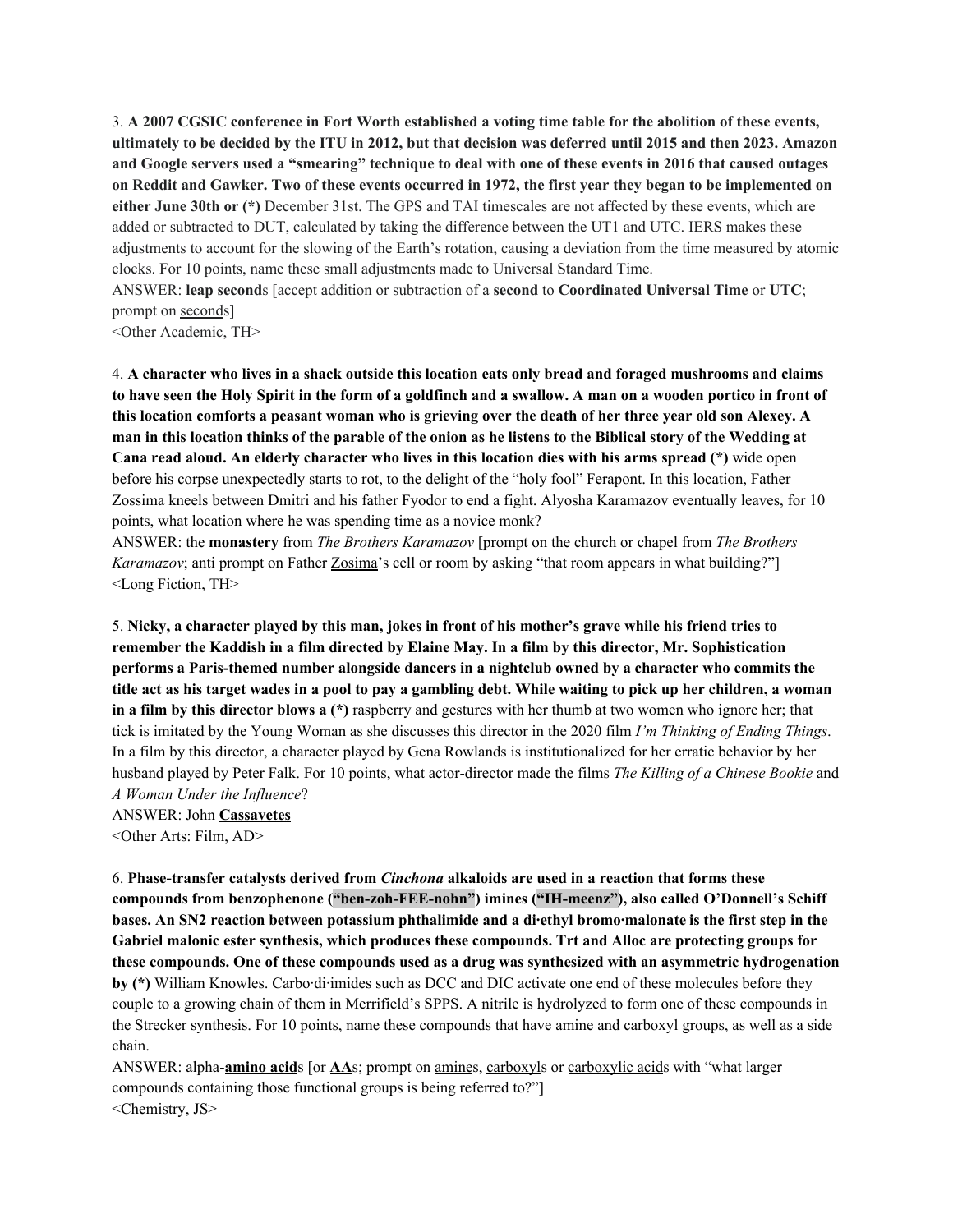7. **An innovation in the production of this good involved reusing waste products known as clinkers in a certain "reverberatory" apparatus. It's not wool, but the industrialist Cockerill family is largely responsible for the flourishing of an industry producing this good in early 19th-century Belgium. The potting and stamping processes developed by the Wood Brothers greatly improved the efficiency in making this product, which was mass-exported by the former clockmaker Benjamin Huntsman. The innovation of (\*)** Henry Cort's puddling and rolling system improved the quality of this good so much that formerly prominent imports of it from Sweden ceased. Abraham Darby was the first to use coke as the reducing agent in the production of this stuff in blast furnaces. For 10 points, name this metal smelted from magnetite during the industrial revolution to make its low-quality "pig" form.

ANSWER: **iron** [accept pig **iron**; accept bar **iron**; prompt on metal; anti-prompt on steel by asking "steel is an alloy of what simpler metal?"]

<Post-500 European History, TH>

8. **This event is compared to "Death's swart suncar, spinning down and apart" in a Hindi-language poem by** Agyeva ("uh-g'YAY-uh"). A short poem about this event compares its victims to camellias and suggests "if I were you, / I'd leap into the torrent." Though it didn't occur in the Middle East, Mahmoud Darwish's prose **poem** *Memory for Forgetfulness* **repeatedly notes that the 1982 Israeli invasion of Lebanon began on the** anniversary of this event. A poet present at this event described a woman going into labor in a dark basement **following it in her poem (\*)** "Let Us Be Midwives." This event and its aftermath are the subject of Masuji Ibuse's novel *Black Rain*, and a piece of New Journalism that took up an entire issue of *The New Yorker*. For 10 points, name this 1945 event described in a book-length article by John Hersey.

ANSWER: the atomic bombing of **Hiroshima** and Nagasaki [accept the **atomic bombing** or **nuclear bombing** of Japan or equivalent answers; prompt on World War II] ("Let Us Be Midwives" is by Sadako Kurihara.) <Poetry, TH>

9. **The comparative illusion arises from unacceptable examples of these entities that are innately deemed to be legitimate, which are sometimes examples of paraprosdokians ("para-PROSS-DOE-key-ens"). These entities** are represented by an italicized f in a notation system developed by Richard Montague. Kellog Hunt's theory of t-units seeks to identify the shortest acceptable examples of these entities. Examples of these entities that **are usually misunderstood on first encounter are their (\*)** "garden path" type. Digital corpuses known as treebanks collected annotated examples of these entities. These entities are called nominal or equational if they lack a finite verb. "Colorless green ideas sleep furiously" is a grammatical but nonsensical example of, for 10 points, what type of linguistic unit that must contain an independent clause?

ANSWER: **sentence**s [accept Escher **sentence**s; accept garden path **sentence**s; prompt on phrases; prompt on independent clauses until "independent]

<Social Science: Linguistics, TH>

10. Six men all have different reactions to a painting in this artist's print "Wow! Amazing! Gosh! Superb! It Speaks!" In another print by this artist, a man remarks that his potted plant will at last get sunlight while **gesturing at men demolishing a nearby building. A literary woman leaves to meet her editor while her husband feeds a baby in an entry from this artist's series of prints gently mocking bluestocking women. Violence in (\*)** Lyon inspired a print by this artist showing four slaughtered members of a silk working family in their apartment, his *Rue Transnonain* ("roo trawns-noh-NAN"). In a painting, this artist depicted a sleeping boy, an old woman, and a younger woman breastfeeding while sharing a bench on a train. This artist depicted a ruler both as Gargantua and as a pear. For 10 points, name this French realist who frequently caricatured Louis Philippe and painted *The Third-Class Carriage*.

ANSWER: Honoré **Daumier** ("oh-noh-RAY dohm-YAY") [or Honoré-Victorin **Daumier**] <Painting/Sculpture, TH>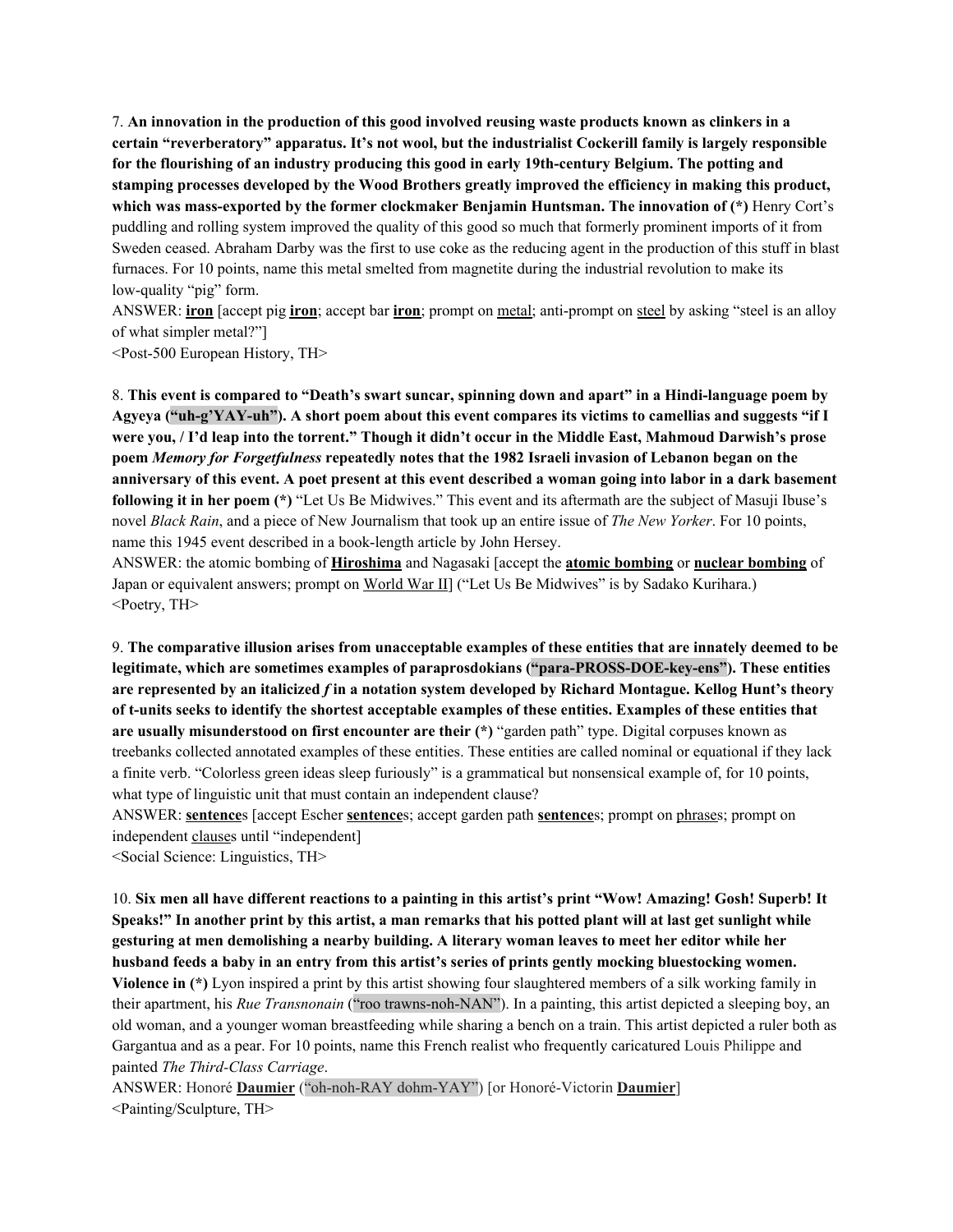11. **This politician connected idealism with a tiered society and materialism with an egalitarian society in a work that lays out a philosophical system that asserts both the independent existence of matter and the capability of matter for self-motion. In another work, this politician examined the ever-changing structure of Consolidated Gold Fields, one of Harry Frederick Oppenheimer's many companies. This politician cited the work of his countryman Anton Wilhelm Amo to discard Descartes's notion of parallelism in a book that sought to unite Western, Islamic, and African traditions. This author of the books (\*)** *Consciencism* and *Neo-Colonialism* was overthrown by the CIA-backed National Liberation Council while on a state visit to North Vietnam and China. For 10 points, name this pan-Africanist founder of the Convention People's Party of Ghana. ANSWER: Kwame **Nkrumah**

<World History, JS>

12. The number of bound states is equal to one over pi times the difference between this quantity at zero and infinite energies in a simplified Levinson's theorem. The scattering length can be defined as the negative of the derivative of this quantity with respect to the wavenumber,  $k$ , as  $k$  goes to zero. For a hard sphere of radius a, the *l*-equals-zero wave does not penetrate at all, so this quantity is simply negative k times a. Prefixes **for waveplates describe the amount of this quantity they impart. In partial wave analysis, the (\*)** cross section goes as the sine-squared of this quantity. The vector potential imparts this quantity in electron wave functions in the Aharonov–Bohm effect, causing fringe positions to move. This quantity is constant between two coherent waves. For 10 points, destructive interference occurs between two waves when what quantity is 180 degrees? ANSWER: **phase shift** [or **phase difference**; accept **delta**; prompt on phase by asking "be more specific, but we're not looking for a type of phase"] <Physics, LL>

13. **Geoff Hollister's book** *Out of Nowhere* **documents how a single company popularized the "culture" of this activity in the US. Jock Semple infamously attempted to physically prevent Katherine Switzer from** participating in this activity. Frank Shorter's televised achievements in this activity is widely credited to have started a boom in this activity in the 1970s. Inspired by practices he observed in New Zealand, Bill (\*) Bowerman wrote a 1967 book on the benefits of this activity. In 1980, Rosie Ruiz was believed to have set a record at this activity until it was discovered she cheated. The feats of men like Phil Knight and Steve Prefontaine in this activity has led Eugene, Oregon to become a hub for it. In 2013, the Tzarnaev brothers bombed an event centered on this activity. For 10 points, name this activity that people in Boston do on Patriots Day for 26.2 miles. ANSWER: **running** [accept **jogging**; accept running a **marathon** or **marathoning**; accept Boston **Marathon**; accept **cross country** or **track** and field; prompt on exercise] <US History, LM>

14. **In 2018, eighty wooden dragons were restored to this facility's "Great Pagoda," which had earlier provided research space for the dropping of inert bombs during World War II. A triangular prism-based building here is home to Lord Blechnum, one member of this facility's famed population of Chinese water dragons. A namesake gallery hosts the 832 paintings that Marianne North bequeathed to this facility, whose early growth was spurred by the informal directorship of (\*)** Joseph Banks. This non-Norwegian facility co-runs the Millenium Seed Bank Partnership with nearby Wakehurst. Following the Great Storm of 1987, a "Tree Gang" was established to protect the lush arboretum at this facility, whose Princess of Wales Conservatory houses the Sumatran corpse flower among its millions of plants. For 10 points, name this massive botanical nursery in southwest London.

ANSWER: **Kew** Gardens [accept **Royal** Botanic **Garden**s, Kew; accept the **Royal Garden**s at Kew; accept **Kew** Botanical Gardens]

<Geography, TM>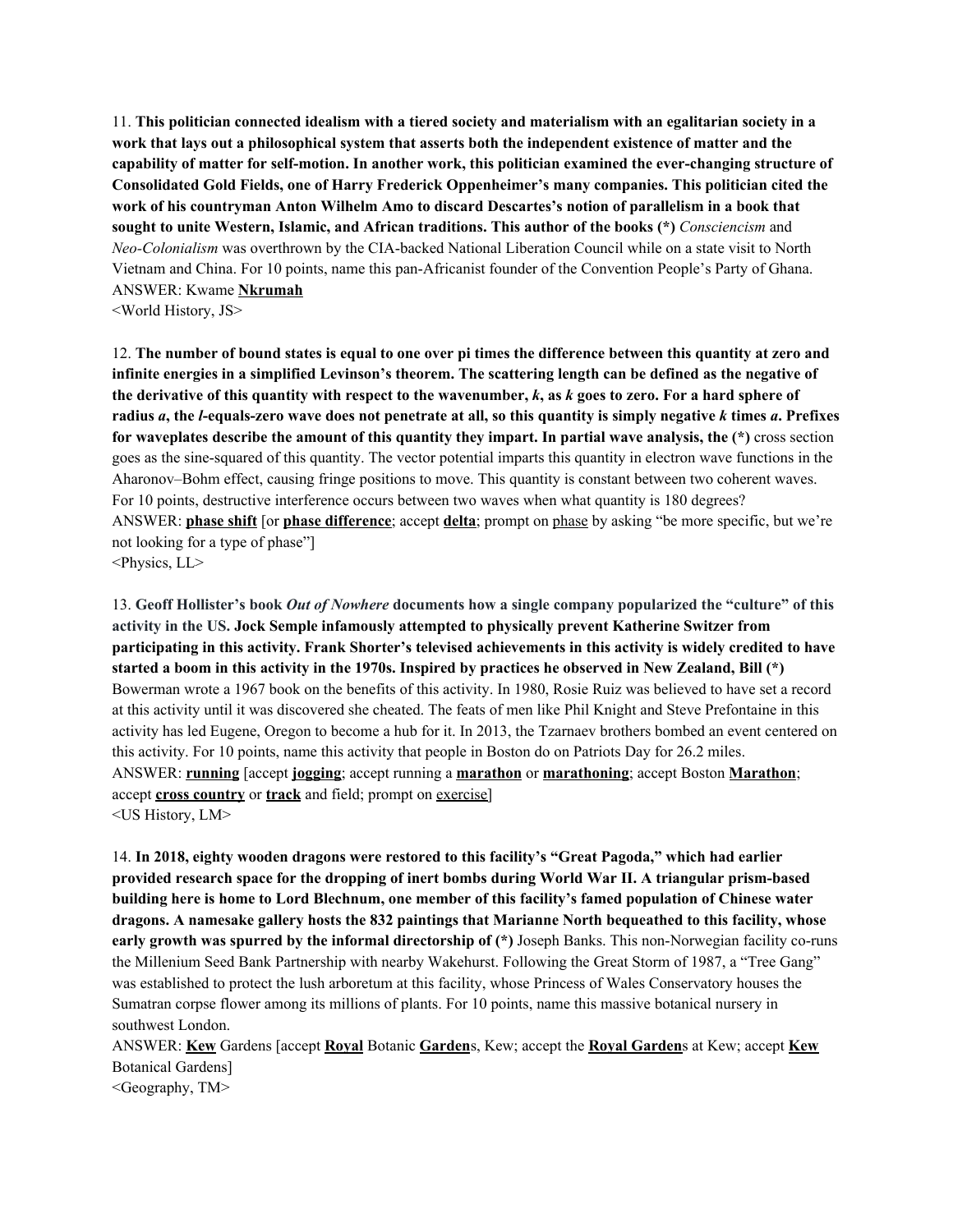15. A woman in this story detests the modern novel, which she defines as one where the hero strangles his mother and a drowned body turns up. After sneaking past a sleeping porter into a mansion, a man in this story observes a room lavishly decorated with artifacts of the era "when the Montgolfier's Balloons were all the rage." The protagonist of this story attempts to woo a lady by plagiarizing a love letter from a German novel. In this story, a woman called the "Muscovy Venus" wins back half a million francs in (\*) faro by listening to the advice of the Count St. Germain. At this story's climax, a ghostly countess tells a young engineering officer to play a three, five and ace at a high roller table, only for him to lose big and end up in a madhouse. The gambler Herman appears in, for 10 points, what Alexander Pushkin story named for a card? ANSWER: "The **Queen of Spades**" [or "*Pikovaya dama*"] <Short Fiction, TH>

16. **The properties of these substances are measured by four-ball testers and SRV instruments, which stands for Schwingung, Reibung, Verschleiž. Pour point depressants, which inhibit wax formation, and extreme pressure additives, which include chlorinated or sulfurized fatty acids, are used to augment these substances.** The slope of lines for these substances on plots of a quantity measured in centistokes vs temperature is their **viscosity index. These substance's lambda ratio equals their thickness over surface (\*)** roughness. Molybdenum disulfide is a solid used as one of these substances. In the hydrodynamic regime, these substances prevent asperity contacts. The shape of a Stribeck curve varies with the thickness of these substances that usually contain additives to reduce wear and corrosion. For 10 points, name these substances that reduce friction between sliding surfaces. ANSWER: **lubricant**s [accept **grease**s; accept **oil**s; accept **dry lubricant**s; accept **solid lubricant**s; prompt on fluids by asking "what purpose do they serve?"] (Schwingung means oscillating, Reibung means friction, and Verschleiž means wear.)

<Physics, LM>

17. Colin Howson argued for the rejection of a criterion central to this problem with the example "everybody" **in the room leaves with somebody else's hat." Irving John Good disputed this problem's original formulation** in his paper "The White Shoe is a Red Herring." The 1945 paper that introduced this problem identifies the **converse consequence condition as the assumption that renders this problem's relations trivial. The presentation of this (\*)** paradox hinges on Nicod's criterion, which states that universal generalizations are confirmed by their instances. The equivalence condition assumed in this paradox leads to statements in the form "all Fs are Gs" to give negative confirmation to inductive hypotheses. For 10 points, name this paradox introduced by Carl Hempel, according to which seemingly irrelevant statements confirm the blackness of certain birds. ANSWER: **raven** paradox [accept Hempel's **raven**s; accept **Hempel**'s paradox or problem until "Hempel" is read; accept paradox of **indoor ornithology**]

<Philosophy, TH>

18. **One character in this book gets promoted in the Swedish department store where he works by importing** nylon stockings from the US. Later in life, that character in this book still owns four separate 1965 Dry Dock Savings Bank calendars but has burned the diaries of his first wife. Several sections of this book are narrated by a character using an exercise bike to avoid leg cramps. This work fictionalizes the suicide of the author's mother in a section rendered in a different style titled (\*) Prisoner on the Hell Planet: A Case History. The protagonist of this book is accidentally called "Richieu," the name of his "ghost brother," immediately before an image of a tombstone with Anja's name on it appears in its final panel. The first part of this book closes with Vladek arriving at Auschwitz. For 10 points, name this graphic novel about the Holocaust by Art Spiegelman. ANSWER: *Maus: A Survivor's Tale* [accept *The Complete Maus*; accept *Maus: My Father Bleeds History*; accept *Maus: And Here My Troubles Began*] <Other Literature, MB>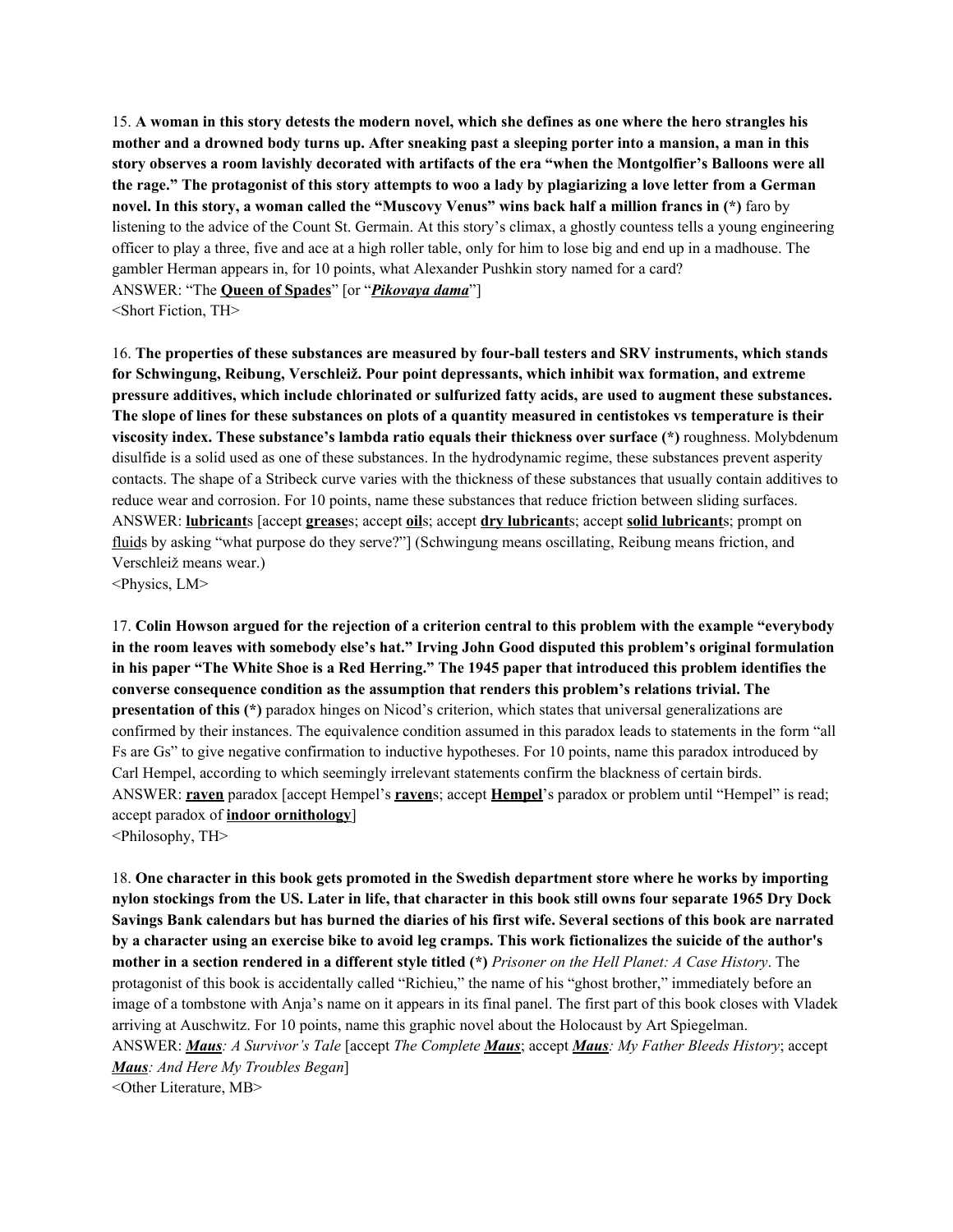19. **Gregory White created a computer program that stochastically plays a new variation on this piece each** time it is run. The Malian kora player Defily Sako improvises solos on a recording of this piece that is part of Damon Albarn's Africa Express project. The first section of this piece features groups of three rising major **third gracenotes that land on the mediant (\*)** E. The notes to this piece suggest that a "beautiful girl" should play steady eighth notes throughout it to keep time. Recordings of this piece include the 1998 Bang on a Can version and the original 1968 version featuring the composer on keyboard. The score of this occasionally heterophonic piece consists of 53 numbered phrases that performers proceed through sequentially after playing each phrase an arbitrary number of times. For 10 points, name this minimalist piece by Terry Riley, whose title alludes to its sharps-and-flats-lacking key signature.

ANSWER: *In C* (The piece/program in the leadin is called *In C++*.) <Classical Music, TH>

20. In this game, the whispered line "I just look in the mirror and don't know who I'm looking at" is included **in a reversed monologue that plays when the player enters a mirror. Speedrunning techniques for this game includes "demodashing" directly through walls of dust bunnies and hypering off Kevin blocks. Players of this** game are twice required to keep a golden feather within a slowly rising box to slow the protagonist's (\*) breathing. That protagonist attempts to clean up an abandoned resort before being chased away by a big-headed ghost in this game, whose soundtrack was composed by Lena Raine. Mr. Oshiro and the amateur photographer Theo appear in this game, whose purple-haired antagonist is the embodiment of the protagonist's anxiety. For 10 points, name this 2018 platformer in which Madeline confronts her mental health issues while climbing the title mountain. ANSWER: *Celeste*

<Pop Culture, TM>

21. **The credibility of this man was challenged by the insane asylum heads François Roy and Daniel Clarke,** who cited a letter this man wrote claiming he was Jewish. This man repeatedly tore off his clothes in public while calling himself King David and the Prophet of the New World after suffering a breakdown around the time he met with Ulysses S. Grant. This man's cousin Charles Nolin testified against him, claiming that this **man's (\*)** insanity defence was fraudulent because of his willingness to accept a thirty-five thousand dollar government bribe. After taking Fort Garry, this man had Thomas Scott executed for spouting a series of racist harranges. John A. Macdonald dispatched Garnet Wolseley to put down a rebellion led by this man in modern-day Manitoba. For 10 points, name this Métis leader who was executed after leading the Red River and Northwest Rebellions.

ANSWER: Louis **Riel** [or Louis David **Riel**] <Commonwealth/International History, TH>

22. **They're not a Biblical figure, but Jean Gaignet ("ghen-YAY") composed a hymn inspired by the life of** this person. This person compared themselves to a "broom put behind the door again" when asked about an **event investigated by Dominique Peyramale ("pay-rah-MAHL"). Devotees of this person often visit a tiny one-room basement known as "the dungeon" where they lived with their entire family following their miller father's destitution. This person used the word (\*)** *aquero*, meaning "that," to refer to a figure she saw who had a blue girdle and yellow roses on her feet. The life of this saint inspired a novel by Franz Werfel and numerous pilgrimages of sick people to the healing waters of Massabielle ("mass-ah-B'YELL"). For 10 points, a Marian apparition calling itself the "Immaculate Conception" appeared in a grotto to what fourteen year old girl from Lourdes ("loord")?

ANSWER: Bernadette **Soubirous** ("soo-bee-ROO") [or Saint **Bernadette** of Lourdes; or Bernadeta **Sobirós**; accept Marie-Bernarde **Soubirous**]

<Religion, TH>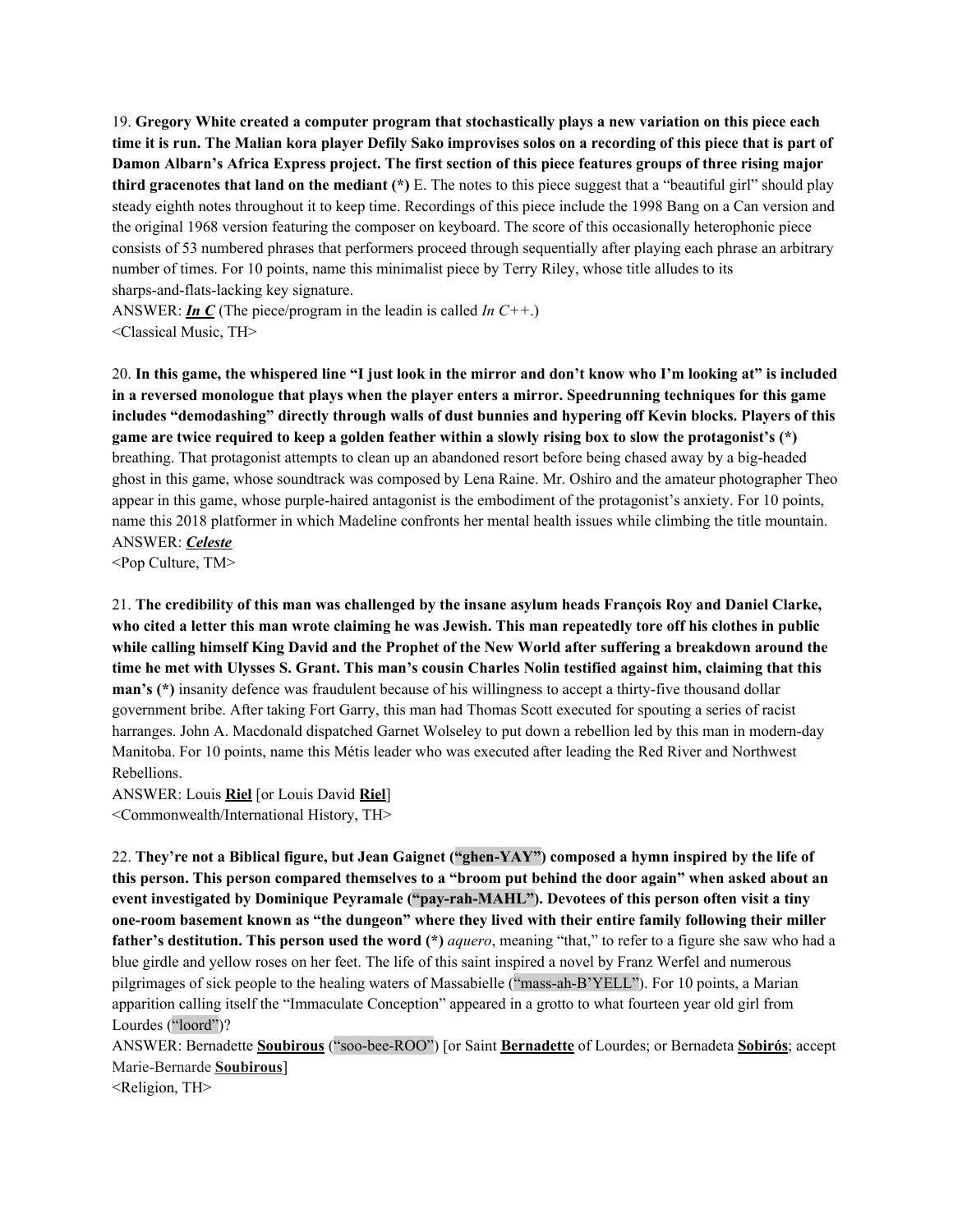#### Bonuses

1. This language's "synthetic" form was used in the poems "The Watergaw" and the long "A Drunk Man Looks at the Thistle." For 10 points each:

[m] Name this language. The phrase "timor mortis conturbat me" ends each verse of "Lament for the Makaris" ("makers"), a poem whose title refers to a term describing 16th-century poets in this language.

ANSWER: **Scots** [or Lowland **Scots**; or Early **Scots**; or Middle **Scots**; or Modern **Scots**; or Synthetic **Scots**; accept **Lallans**; accept **Scottish English**; prompt on Middle English; prompt on Scottish; reject "Scottish Gaelic," "Scots Gaelic," or "English"] (The two poems in the lead-in are by Hugh MacDiarmid, and "Lament for the Makaris" is by William Dunbar.)

[h] Whereas Hugh MacDiarmid is credited for the 20th-century renaissance of Scots poetry, the main figure in the parallel rebirth of Scottish Gaelic was this author of the poem "Hallaig," which admires nature on the Isle of Raasay. ANSWER: Sorley **MacLean** [or Somhairle **MacGill-Eain**]

[e] This poet wrote lyrics mixing Scots and English for "Scots Wha Hae," a longtime unofficial anthem of Scotland. This poet's popular fully-Scots poems include "Auld Lang Syne."

ANSWER: Robert **Burns** [or Rabbie **Burns**]

<Poetry, AP>

2. Answer the following about German art movements associated with certain cities, for 10 points each:

[m] This expressionist movement flourished in Dresden and included Karl Schmidt-Rottluff and Erich Heckel.

Paintings from this movement were typically more muted in color than those produced by a roughly contemporary movement based in Munich.

ANSWER: Die **Brücke** [accept *The Bridge*] (The Munich movement was The Blue Rider.)

[e] New Objectivist painters like Otto Dix painted in this city between the World Wars. This city was the original location of the Bauhaus before it moved to Dessau, then Berlin.

ANSWER: **Weimar**

[h] An "old" group of figurative artists from this city were associated with documenta 6 and included the muralist Werner Tubke. A contemporary group of artists named for this city that often draws comparisons with the Young British Artists includes Neo Rauch and Matthias Weischer.

ANSWER: **Leipzig** [accept New **Leipzig** School or Old **Leipzig** School]

<Painting/Sculpture, TH>

3. The four basic generating functions of these transformations are related to each other by Legendre transformations. For 10 points each:

[m] Name these elegant transformations of coordinates that preserve the validity of Hamilton's equations.

ANSWER: **canonical** transformations [accept **contact** transformations]

[h] In the language of differential geometry, canonical transformations are these mappings between phase spaces represented as cotangent bundles that preserve the symplectic form. In general, these smooth mappings, whose inverses are also required to be smooth, take a smooth manifold to another smooth manifold.

ANSWER: **diffeomorphism**s [prompt on isomorphism]

[e] Likened to "cracking a peanut with a sledge hammer," canonical transformations can be used to solve this system. This system's potential energy is given by Hooke's law.

ANSWER: simple **harmonic oscillator** [or S**HO**; prompt on oscillator; prompt on spring; prompt on pendulum] <Physics, JS>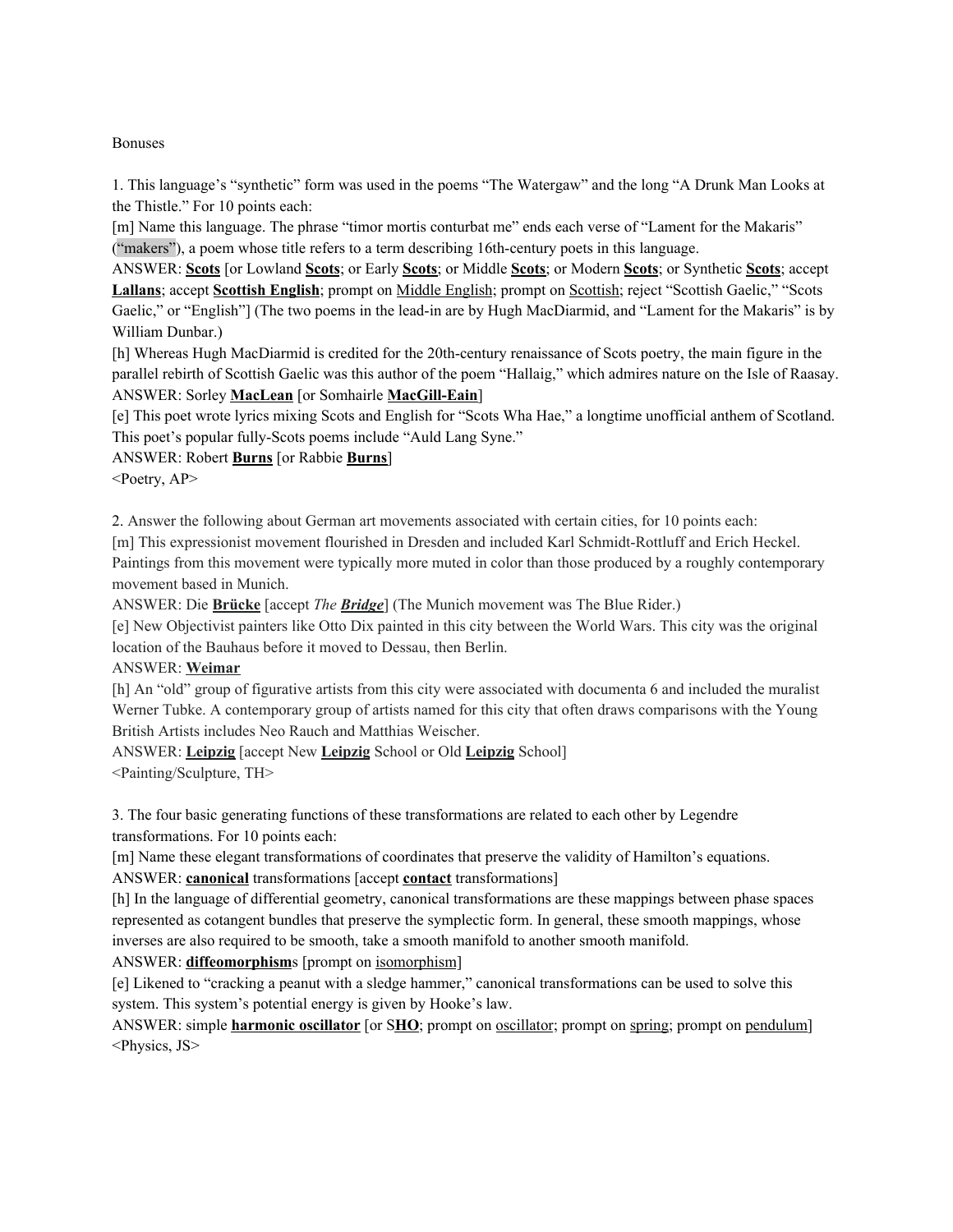4. In the book *Slavery and [this status]*, Orlando Patterson lays out the essence of slavery as the slave possessing this status, and "[living] on the margin between community and chaos, life and death, the sacred and the secular." For 10 points each:

[h] Name this condition of not being fully accepted as human by society, which is akin to being natally alienated. ANSWER: **social death**

[e] Patterson grounds the extrusive mode of social death, where an insider is rejected from the community, in two societies: the Goryeo kingdom and late 17th-century Russia, particularly during the reign of this modernizing tsar. ANSWER: **Peter the Great** [or **Peter I**; accept **Pyotr Alekseyevich**; prompt on Peter or Pyotr]

[m] Later on in *Slavery and Social Death*, Patterson explores the meaning of this practice of an owner freeing slaves, beginning with the problem that this transaction cannot be expressed in legal terms, unlike conveyance.

#### ANSWER: **manumission**

<Historiography/Archaeology, JS>

5. Several books by University of Chicago anthropologist Gilbert Herdt describe this ethnic group's low degree of contact between the sexes and their practice of "ritualized homosexuality." For 10 points each:

[h] Name this widely-studied tribe from the Eastern Highlands of Papua New Guinea. In a complex series of rites of passage, boys from this tribe are taken from their mothers at age nine, are bloodletted, beaten, and required to ingest the semen of older boys for several years before becoming adults.

ANSWER: **Sambia** people [or **Simbari** Anga]

[e] Herdt has been criticized for his application of the theories of this thinker to the sexual rituals of the Sambia. This French thinker wrote *The History of Sexuality* and *Discipline and Punish*.

#### ANSWER: Michel **Foucault** ("foo-COH")

[m] John Cowan Messenger wrote another classic ethnography of sexuality about an extremely repressed island off this country's coast where all touching, kissing, nudity and bathing was banned. After making *Nanook of the North*, Robert Flaherty made a partly fictional ethnographic film depicting high cliff fishing and shark hunting on a stark archipelago in this country.

ANSWER: Republic of **Ireland** [accept Northern **Ireland**] (The island is Inis Beag, and the documentary is *Man of Aran*.)

<Social Science: Anthropology/Sociology, TH>

6. Answer the following about fashion in 17th and 18th-century France, for 10 points each:

[m] The sale, importation, and production of this plain-woven, cotton textile was banned in France from 1686 to 1759 to protect the French cloth industry. French textile makers' copies of Indian designs using this fabric were called "indiennes" ("an-DYEN").

#### ANSWER: **calico**

[e] The Tavernier Blue was one of these gems that was crafted into the French Blue by Jean Piteau. A necklace featuring these extremely valuable gems was the subject of a scandal involving the Countess de la Motte and the Cardinal de Rohan ("ROH-aw").

ANSWER: **diamond**s [accept the Affair of the **Diamond** Necklace]

[h] A pillow and a metallic frame were used to support this tall hairstyle and that often integrated props such as ships, fruit, plumage, or flowers. This hair style was popularized by Marie Antoinette, who wore it at the coronation of Louis XVI.

ANSWER: **pouf** [or **toque**] <Other Arts: Visual, AD>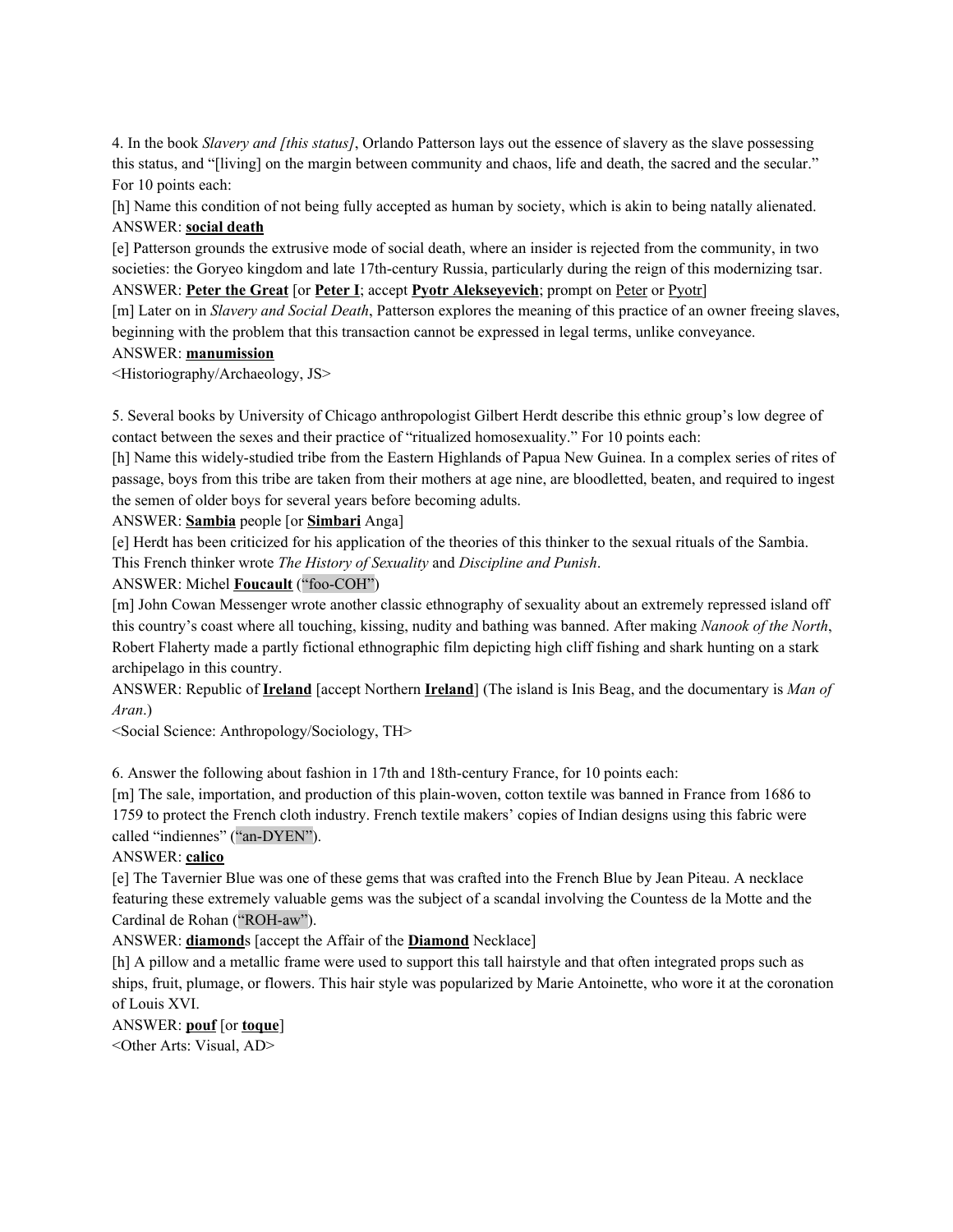### *Note to moderator: read the answerline to the third part carefully.*

7. Following a son's death after being encouraged to drink poisoned mead by his dad, this man creepily disappears with his body after claiming that there isn't enough room in a boat for all three of them. For 10 points each: [m] Name this weird dude who advises a child to build a series of runoff ditches before that kid's fight with a fat reptile. Early in that poem, this guy crashes a party by walking into a hall and plunging his sword into a tremendous tree.

### ANSWER: **Odin** [accept **Wotan**; accept **Wodan**]

[e] Odin stabs Barnstokkr after waltzing into a feast hosted by this man. After receiving a golden apple sent by Odin, Rerir's wife gives birth to this man, whose namesake Icelandic saga includes characters like Fafnir and Brynhildr. ANSWER: **Völsung** [accept **Völsung**a saga or Saga of the **Volsung**s]

[h] In the Völsunga saga, Odin's numerous interventions into the lives of mortals include his sudden appearance and performance of this action. Hjordis remarries Alf as a result of this action, whose victim interprets it as his luck forsaking him, thus refusing offers to be healed.

ANSWER: he **breaks Sigmund's sword** [accept synonyms for break such as **shatter**, **smash**, or **fracture**; prompt on answers that describe causing Sigmund to lose a battle, abandoning Sigmund, or causing Sigmund to die by asking "what physical action does Odin perform that results in Sigmund's defeat?"; prompt on breaking Sigmund's weapon by asking "what type of weapon?"; prompt on breaking a sword by asking "whose sword?"; prompt on breaking a weapon by asking "whose weapon, and what type of weapon was it?"; reject "killing Sigmund"; reject answers mentioning "Sigurd" or "Siegfried"]

<Mythology, TM>

8. Locals who live near this feature claim that it contains exactly 1969 conical limestone towers, a figure referencing the year of Ho Chi Minh's death. For 10 points each:

[h] Name this bay in the Quang Ninh province of Vietnam. This feature is actually a massive flooded series of karst sinkholes and is home to a pair of oft-photographed rocks known as the kissing chickens.

### ANSWER: **Ha Long** Bay

[e] Another impressive karst feature in Vietnam is the Hang Son Doong, the largest one of these features in the world by volume. One of these features named for being "mammoth" is the namesake of a Kentucky national park. ANSWER: **cave**s [or **cavern**s; accept **Mammoth Cave** National Park; accept underground **cave**s or **tunnel**s] [m] The city of Guilin in this Chinese autonomous region is known for its numerous karst limestone towers. The Zhuang people are the designated minority of this southernmost autonomous region, which borders Vietnam. ANSWER: **Guangxi** Zhuang Autonomous Region [accept **Kwangshi**; accept **Gvangjsih**; prompt on GZARU] <Geography, TH>

9. Answer the following about euphemisms for sexual intercourse from English drama, for 10 points each: [e] Thomasina Coverly's tutor tells her that "carnal embrace" means throwing one's arms around a side of beef in *Arcadia*, a play by this author of *Rosencrantz and Guildenstern are Dead*.

#### ANSWER: Tom **Stoppard** [or Tomáš **Straussler**]

[m] In Act I of *Othello*, Iago informs Brabantio that Othello and Desdemona are "making" this four or five word euphemism for sex.

ANSWER: (making the) **beast with two backs**

[h] In Harold Pinter's *The Homecoming*, Lenny, Sam, Joey, and Teddy use this euphemism for intercourse when discussing their amorous interactions with Teddy's wife-turned-prostitute Ruth.

#### ANSWER: going the **whole hog**

<Drama, TH>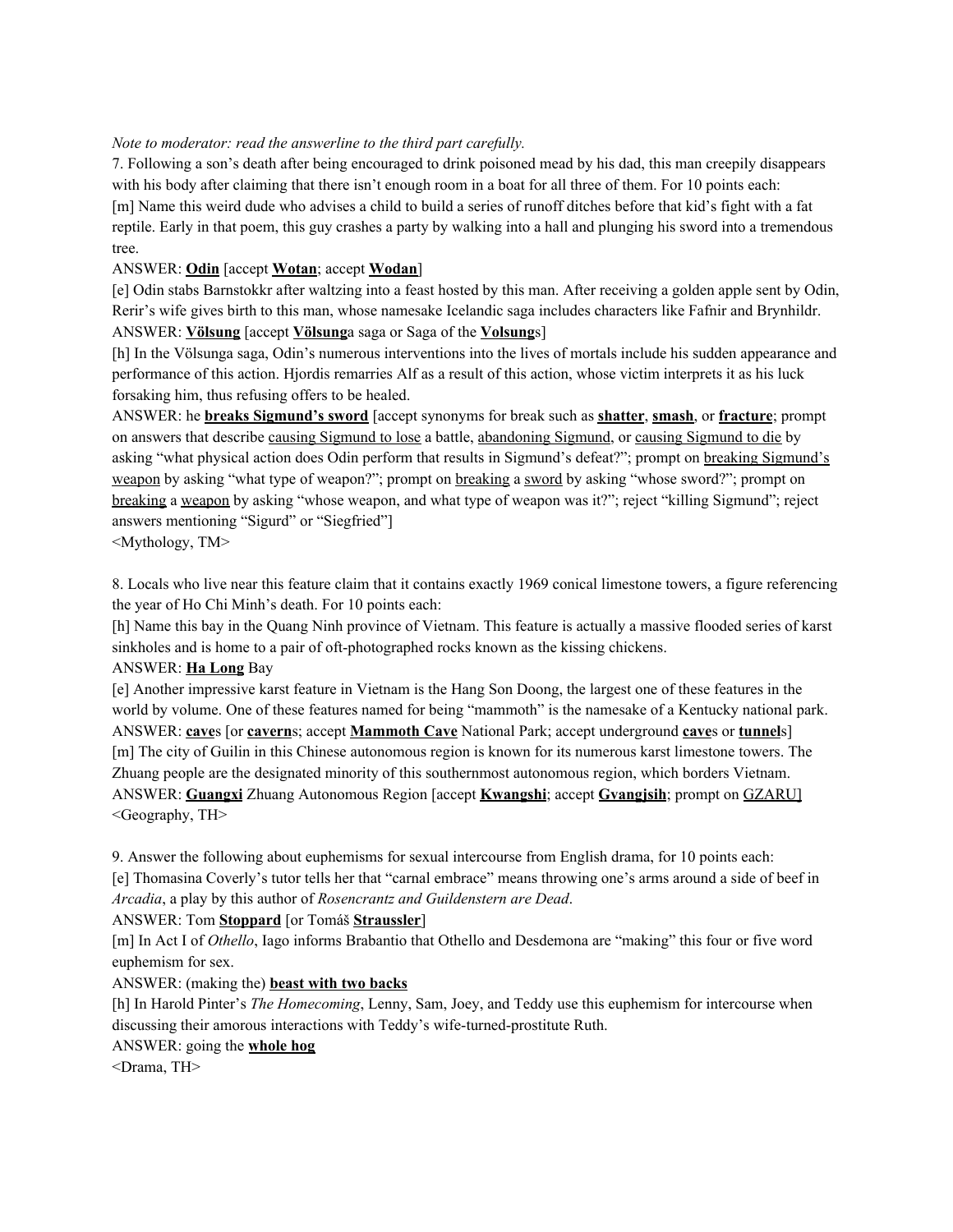10. The Chinese Civil War was interrupted by this incident, which forced the Kuomintang to form a United Front with the Communist Party. For 10 points each:

[m] Name this event in which Zhang Xueliang captured Chiang Kai-Shek and held him hostage to force him to ally with Mao Zedong in preparation for war against Japan.

ANSWER: **Xi'an** Incident [accept **Xī'ān** Shìbìan]

[e] The Xi'an incident ended a decade-long period of prosperity named after this capital city of the Chinese Nationalists, also the site of a brutal massacre during the Second Sino-Japanese war known as its "rape."

ANSWER: **Nanjing** [or **Nanking**; accept Rape of **Nanking**]

[h] Throughout the Nanjing decade, this head of the Bureau of Information and Statistics worked to stamp out Communism in urban areas, inadvertently strengthening Mao's hold on the party. This secret police chief was the leader of the fascist Blue Shirts Society and died in 1946 in a plane crash believed to have been plotted by the Communists.

ANSWER: **Dai** Li [or **Tai** Li; accept **Dai** Chunfeng] <World History, MJA>

11. Although BAN logic had proven the correctness of the public-key protocol developed by these (emphasize) *two* computer scientists, Gavin Lowe found that the protocol was vulnerable to a man-in-the-middle attack. For 10 points each:

[h] Name these two computer scientists that developed two foundational security protocols, one for symmetric key transport and one for public-key exchange. The former serves as the basis for the Kerberos protocol.

ANSWER: Roger Michael **Needham** AND

#### Michael **Schroeder**

[m] Contemporary public-key exchange relies on CAs to verify these documents that prove key ownership.

SSL/TLS and many other protocols use these documents' X.509 ("X-dot-five-zero-nine") format.

ANSWER: digital **certificate** [accept public-key **certificate**s; accept identity **certificate**s]

[e] By far the most common use of SSL/TLS certificates is the secure extension of this protocol. This protocol allows for communication over the web based on server responses to requests like GET ("get"), POST ("post"), and PUT ("put").

ANSWER: **HTTP** [or **Hypertext Transfer Protocol**; accept **HTTPS** or **Hypertext Transfer Protocol Secure**; accept **HTTP** over TLS; accept **HTTP** over SSL]

<Other Science: Computer Science, JS>

12. The white Jack and the Black Billy fall in love while in one of these places in Don Carpenter's classic gay novel *Hard Rain Falling*. For 10 points each:

[e] Name this type of institution where Jack Henry Abbott wrote the crime memoir *In the Belly of the Beast*. Malcolm X was assisted in writing his autobiography by Alex Haley while doing time in one of these places. ANSWER: **prison** [or **jail**; accept **correctional** facility]

[m] Robert Beck wrote the bestselling memoir *Pimp: The Story of My Life* under a penname mentioning this substance shortly after his release from prison. Eldridge Cleaver's prison memoir is titled *Soul on [this substance]*. ANSWER: **ice** [accept **ice**bergs; accept **Ice**berg Slim; accept *Soul on Ice*]

[h] This contemporary author set her 2018 novel *The Mars Room* in a Central Valley women's prison. This author wrote about an artist from Reno who dates the heir to a motorcycle company in her novel *The Flamethrowers*. ANSWER: Rachel **Kushner**

<Other Literature, TH>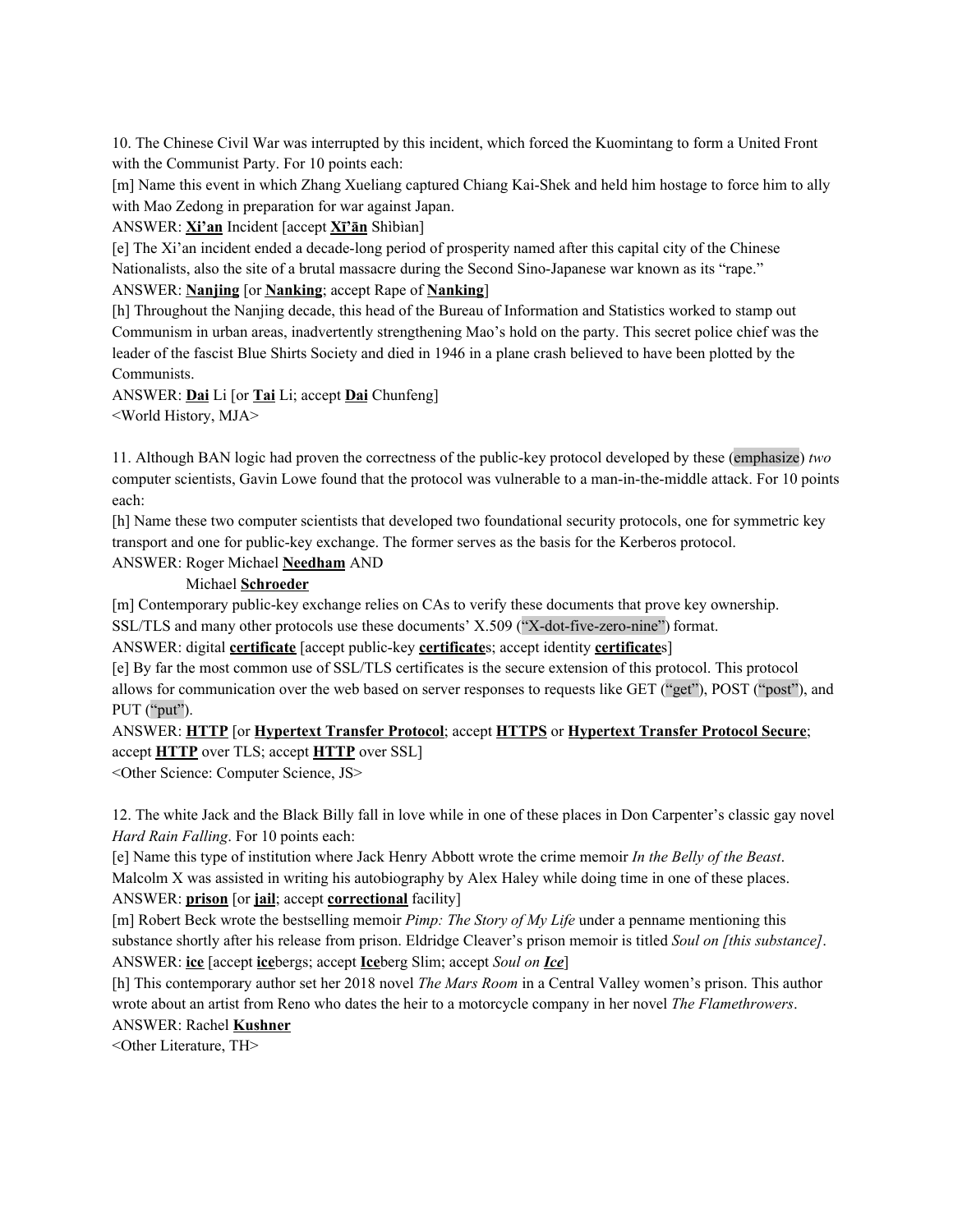13. A Douglass Adair paper on this text "revisited" explored how early historians completely ignored it until it was reinterpreted through a lense of class struggle by Charles A. Beard. For 10 points each:

[m] Name this essay that identifies several "interests" in its discussion of how the unequal distribution of property leads to social class it calls "factions." It advocates a large republic over a small one to ensure that undesirable passions cannot spread to the majority of people.

ANSWER: **Federalist** No. **10** [accept the **tenth Federalist** Paper; prompt on *The Federalist* or *The Federalist Papers*]

[e] Federalist 10 was written by this Founding Father, who wrote all the Federalist papers along with Alexander Hamilton and John Jay.

#### ANSWER: James **Madison**

[h] Madison's discussion of faction in Federalist 10 was most influenced by these two European Enlightenment thinkers. One's notion that republics can only exist in physically small states is explicitly refuted in Federalist 9, while the other wrote that the parts of a large republic are "so distant and remote" that insurrection cannot occur in his "Idea of a Perfect Commonwealth." Name both.

ANSWER: **Montesquieu** [or Charles-Louis de **Secondat**, Baron de la Brède et de Montesquieu] AND David **Hume** [accept David **Home**]

<Philosophy, TH>

14. Answer the following about what happened to the large amounts of gold held by the Confederate Treasury during the final days of the Civil War, for 10 points each:

[m] Much of the Confederate gold was distributed to deserting soldiers from this southern Virginia town, where the Confederate government was based after the retreat from Richmond. George Stoneman's cavalry destroyed the tracks of a train line ending in this town, as described in the song "The Night They Drove Old Dixie Down." ANSWER: **Danville**, Virginia

[e] Many wannabe treasure hunters scour Lincoln County in this state because of a legend that the retreating Confederate treasure train deposited gold there. Sherman's March to the Sea took place in this state.

## ANSWER: **Georgia**

[h] The gold treasure train that fled to Florida following Jefferson Davis's capture was led by this Confederate whose memoir *Recollections* of a *Naval Officer* is considered a vital primary source on 19th-century naval warfare. ANSWER: William Harwar **Parker**

<US History, TH>

15. In 1980, the musicologist Alfred Dunning discovered a correspondence in the palace library at Twickel indicating that this composer wrote a series of pieces formerly attributed to Carlo Ricciotti. For 10 points each: [h] Name this Dutch Baroque composer and aristocrat who is believed to have written the anonymously published six *Concerti Armonici*.

ANSWER: Unico **Wilhelm** van **Wassenaer** [accept either underlined portion; accept either underlined portion of Unico **Wilhelm**, Count van **Wassenaer** Obdam]

[e] Giovanni Pergolesi, a composer born in this modern-day country, was long thought to have written the *Concerti Armonici* before the attribution to Van Wassenaer. Another composer born in this country wrote *The Four Seasons*. ANSWER: **Italy** [or **Italia**]

[m] Pergolesi himself is best known for *La serva padrona* and his setting of this text scored for soprano and alto soloists, violins, violas, and *continuo*. This hymn describes Mary's experience watching the Crucifixion.

ANSWER: **Stabat Mater** dolorosa

<Classical Music, TH>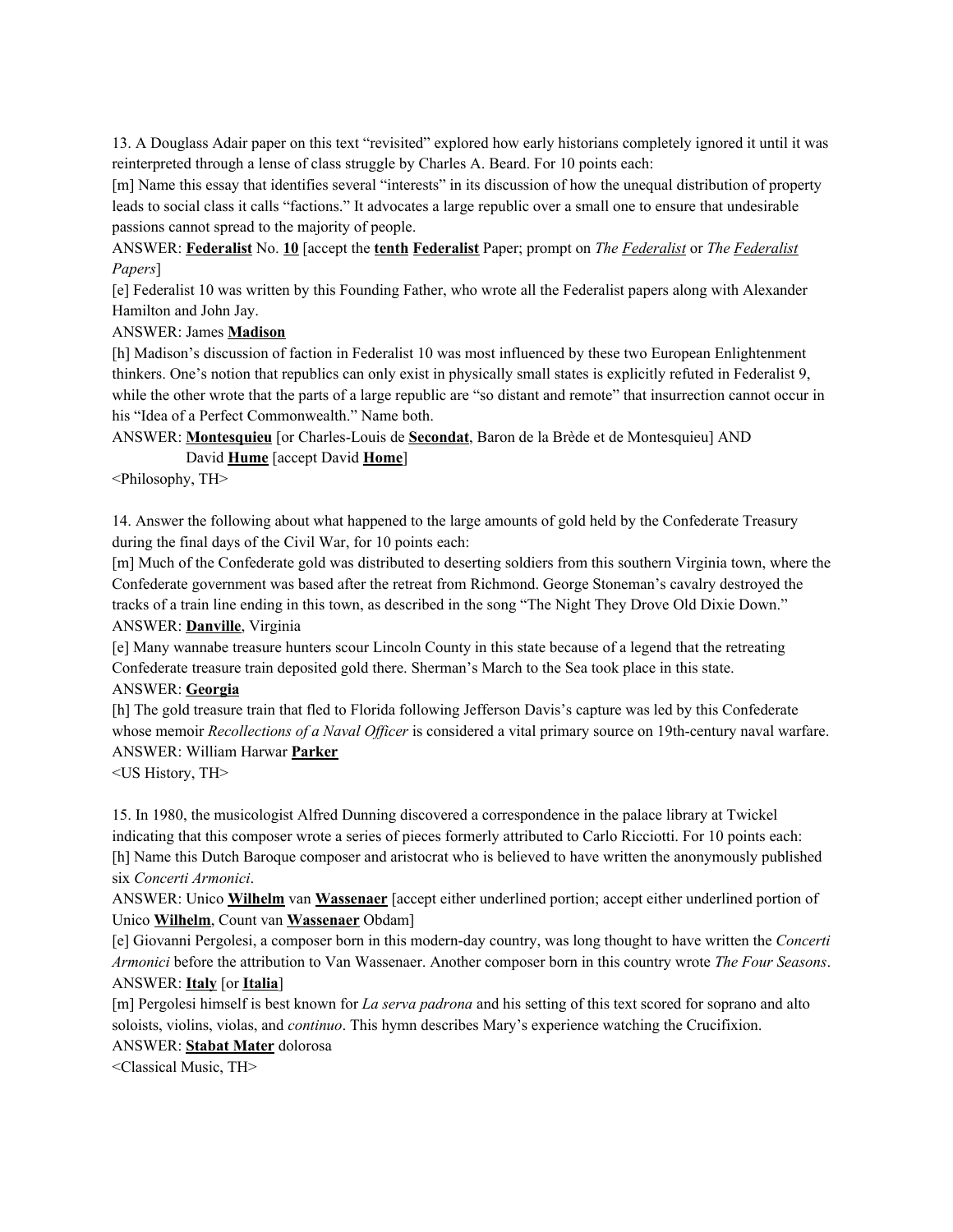16. This ruler defeated the forces of the Kingdom of Naples at the 1348 Battle of Capua, motivated by Queen Joanna's alleged murder of his brother Andrew. For 10 points each:

[m] Name this Angevin ruler of Hungary who inherited a neighboring kingdom after the death of Casimir III. ANSWER: **Louis I** [or **Louis the Great**; prompt on Louis]

[h] In order to secure succession of his daughter Jadwiga, Louis the Great gave power to the szlachta ("SH'LAH-tah") in this 1374 set of concessions that released knights from their obligations to pay tribute.

ANSWER: **Privilege** of **Koszyce** ("koh-SHEET-seh") [accept **pact** in place of **privilege**; accept **Košice** or **Kassa** in place of **Koszyce**]

[e] Jadwiga later succeeded Louis the Great and married the Grand Duke Jogaila, forming this basis for this state by the Union of Krewo ("CRAY-voh"). The Habsburgs, Prussia, and Russia divided this state's territory in three partitions beginning in 1772.

ANSWER: **Polish-Lithuania**n Commonwealth [or **Poland-Lithuania** Commonwealth; prompt on Poland or Lithuania]

<Post-500 European History, GP>

17. Illumina provides platforms that automate the next-generation type of this technique. For 10 points each: [e] Name this technique. The original Sanger approach to it was used by the Human Genome Project.

ANSWER: DNA **sequencing** [accept next generation **sequencing**; accept Sanger **sequencing**; prompt on NGS] [m] As an alternative to PCR-based enrichment, some next-generation sequencing protocols use this process between immobilized RNA baits and shotgun libraries to enrich for target sequences. Chromosomal sequences are detected by incorporating fluorescent probes into genes via this process in FISH protocols.

ANSWER: nucleic acid **hybridization** [accept fluorescence *in situ* **hybridization**]

[h] For certain applications, sequencing technologies that produce reads described by this adjective are preferable to next generation sequencing technologies because they improve detection of structural variants. Reads described by this adjective require correction because of the error rate of SMRT and nanopore sequencing.

ANSWER: **long**-reads [or **long**-read sequencing] <Biology, JS>

18. The US is a party to the Minamata Convention, an agreement which seeks to reduce the rates of this substance in the environment. For 10 points each:

[e] Name this toxic element, a liquid metal at room temperature. In April 2020, the Trump administration gutted restrictions on how much of this metal that coal plants could emit.

## ANSWER: **mercury** [or **Hg**]

[m] The space startup Apollo Fusion is worryingly planning to use mercury in these devices rather than the more conventional krypton or xenon. A type of these devices used by spacecraft create force by accelerating ions using electricity.

ANSWER: **thruster**s [accept mercury **thruster**s; or ion **thruster**s; or **ion drive**; or **satellite engine**s; or **satellite propulsion** systems; or spacecraft **propulsion** systems; reject "rockets"]

[h] This satellite system, China's answer to GPS, does not rely on mercury thrusters. This system went fully online in July 2020 and offers accuracy down 10 centimeters, three times as precise as the GPS system.

ANSWER: **BeiDou** ("bay-doh") [or **BeiDou** Navigation Satellite System; or **BDS**; or **Běidǒu** Wèixīng Dǎoháng Xìtǒng; prompt on The Big Dipper]

<Zeitgeist, MB>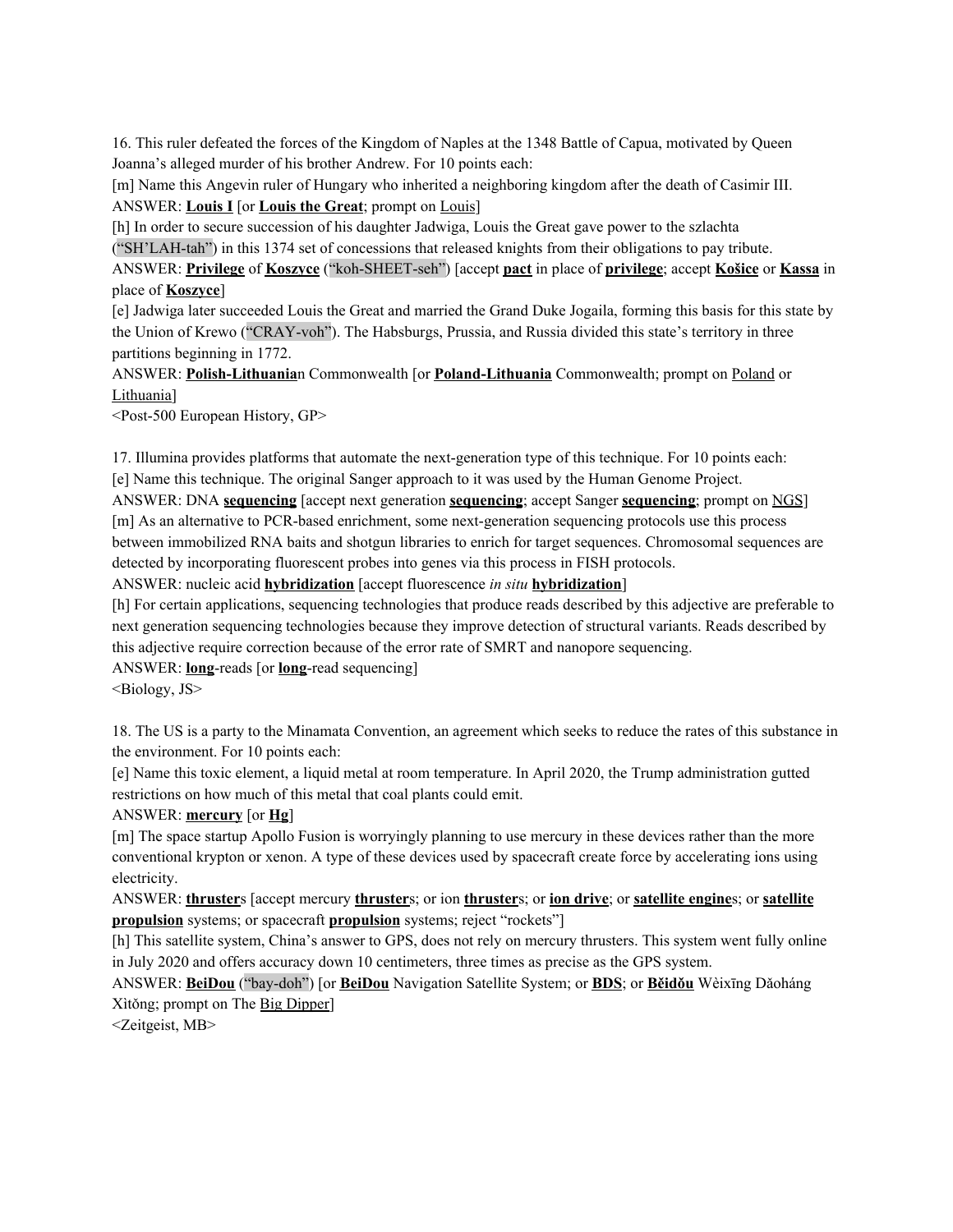19. Answer the following about objects that fascinate the young narrator of Marcel Proust's *Swann's Way*, for 10 points each:

[e] A series of rhapsodic and highly detailed reminiscences of summers at Combray early in the novel are triggered by Marcel's consumption of tea with one of these cookies.

## ANSWER: **madeleine**s

[h] During one of his reminiscences, Marcel thinks about one of these objects in Combray that he compares to "hands joined in prayer." While on a carriage ride, a young Marcel jots down a short prose piece reflecting on three of these things he sees in the distance, before resolving never to become a writer.

ANSWER: church **spires** [accept church **steeple**s; prompt on churches or cathedrals]

[m] Towards the beginning of *Swann's Way*, Marcel is excited to learn that his mother bought him four pastoral novels by this author for his birthday. This author wrote *The Devil's Pool* and *Consuelo*.

ANSWER: George **Sand** [or Amantine Lucile Aurore **Dupin**]

<Long Fiction, TH>

20. The steps to this dance were first choreographed by Jenny Dolly and its namesake at the 1913 edition of the Ziegfeld Follies. For 10 points each:

[m] Name this partner dance that, like the waltz, uses long, flowing steps but, unlike the waltz, is in 4/4 time. Styles of this dance include the American Continuity style and the American Social style.

ANSWER: **foxtrot** [accept American Continuity style **foxtrot** or American Social Style **foxtrot**] (named for Harry Fox)

[e] The foxtrot, waltz, tango, and rumba are all this kind of partner dance that exploded in popularity at the beginning of the 20th century. The name of this class of dances suggests their performance in large rooms at parties. ANSWER: **ballroom** dancing

[h] This married ballroom dancing duo popularized the foxtrot with their rendition in Irving Berlin's show *Watch Your Step*. This duo danced in many Broadway shows and silent films of the 1910s, such as *The Whirl of Life*. Their shared surname is acceptable.

ANSWER: Irene and Vernon **Castle** [accept the **Castles**; accept William Vernon **Blyth** AND Irene **Foote**] <Other Arts: Visual, TH>

21. The first direct detection of the kinetic Sunyaev–Zeldovich effect, or SZ effect, occurred in a highly disturbed one of these astronomical objects called MACS J0717 ("M-A-C-S J-zero-seven-one-seven"). For 10 points each: [m] Name these most massive, gravitationally bound objects in the universe. They are smaller than filaments. ANSWER: **galaxy cluster**s [prompt on clusters; reject any other type of cluster or "galaxy superclusters" or

"galactic cluster"]

[h] The SZ camera on the South Pole Telescope is a bolometer made using these devices. SQUID ("squid") ammeters are used to read out the current through these devices that are kept near their Tc ("T-C") using negative electrothermal feedback.

# ANSWER: **transition edge sensor**s [or **TES**]

[e] The SZ effect is a distortion in this phenomenon that has an average temperature of 2.7 Kelvin. This phenomenon is leftover light from the Big Bang.

## ANSWER: **CMB**R [or **cosmic microwave background** radiation]

<Other Science: Astronomy, ND>